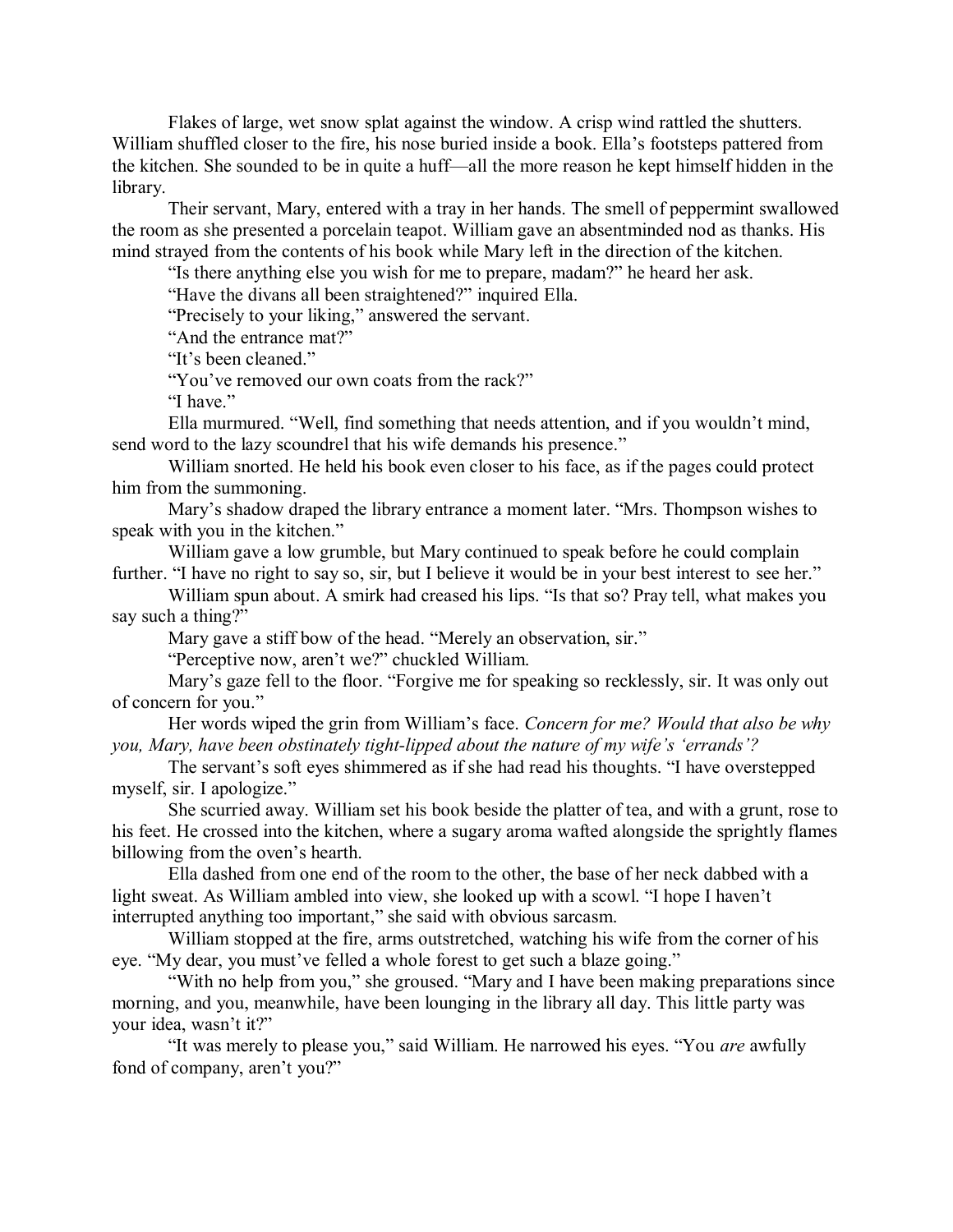Ella wrinkled her nose. "What do you mean by that? Of course I love company. Though I expected you to contribute, considering this cookie exchange was your own invention."

"My work begins once the guests arrive," said William with a sigh. "Speaking with Englishmen these days has become such a chore. The bourgeoisie are weaned on little more than the theatre and whatever fashions those Americans bring back with them." He winced. "To think they'd leave only to return with such depraved views on aestheticism."

Ella scoffed. "What nonsense! You know nothing of the Americans. And if you ever went to the theatre, you might develop some tastes of your own."

William's back stiffened. It took due restraint to quell the venom in his next words. "If you ever wanted me at the theatre, then perhaps I would come. But it seems I'm a horrible burden you like to keep from your…associates."

Ella froze with a tray of cookies in her hands. "You have an erratic imagination. I go most often with Lady Chamberlain and her other friends. They know too well of your existence."

William ran a finger through the thick of his moustache. "I don't like a single one of those ladies. They're always talking about France. Everyone wants a cottage in the French countryside these days."

Ella's brow drew together. "For heaven's sake! Enough drabble! Will you help me before the guests arrive?"

William eased himself away from the fire, every movement languid and begrudging. "Very well. What services may I offer?"

Ella jabbed a finger towards the doorway. "Mary has prepared some baskets. Take them to the drawing room, and lay them on the table I've arranged."

William departed, relieved to separate himself from his wife and the short temper she'd adopted in recent months. He entered the dining room, lit only by a single oil lamp, where Mary pulled ornamental cloths from a lower cupboard. He eyed her warily as he approached the centre table adorned with small wicker baskets. He lifted one and examined the blue and silver paper tucked inside.

"Mary, has Ella given you orders to label each basket with the name of the guests?"

The servant turned from the cabinet. "She never asked for such a thing, sir."

"I'd like to do that. You have the guest list, do you not? Dictate, and I'll write the names myself."

He fetched a quill and inkwell from the library. Mary had the list ready upon his return. "The party consists of Mr. and Mrs. Price, Lady Anabeth, Mr. and Mrs. Wright…"

"Slower, my dear," William grumbled. "I can't write that fast."

Mary resumed in a drawling voice. "Lord and Lady Moore, Sir Walker, Mr. and Mrs. Shaw, Sir Charles Clarke—"

William's hand froze. A drop of ink fell from the quill. It bled across the sheet, spoiling the most recent name. Even with the final letters smudged, the words Charles Clarke seemed to glare at him with mockery. His hands began to tremble.

Mary looked up from the list. "Is there a problem, sir?"

William set down the quill and spread his fingers. "No...it's nothing of concern. You see, though I selected the guests myself, I can't seem to remember this Clarke fellow."

"He's the son of a Lord Cecil, sir. From the north end. A well-to-do fellow—quite an eligible bachelor, they say. He's become known as a necessity for any respectable party."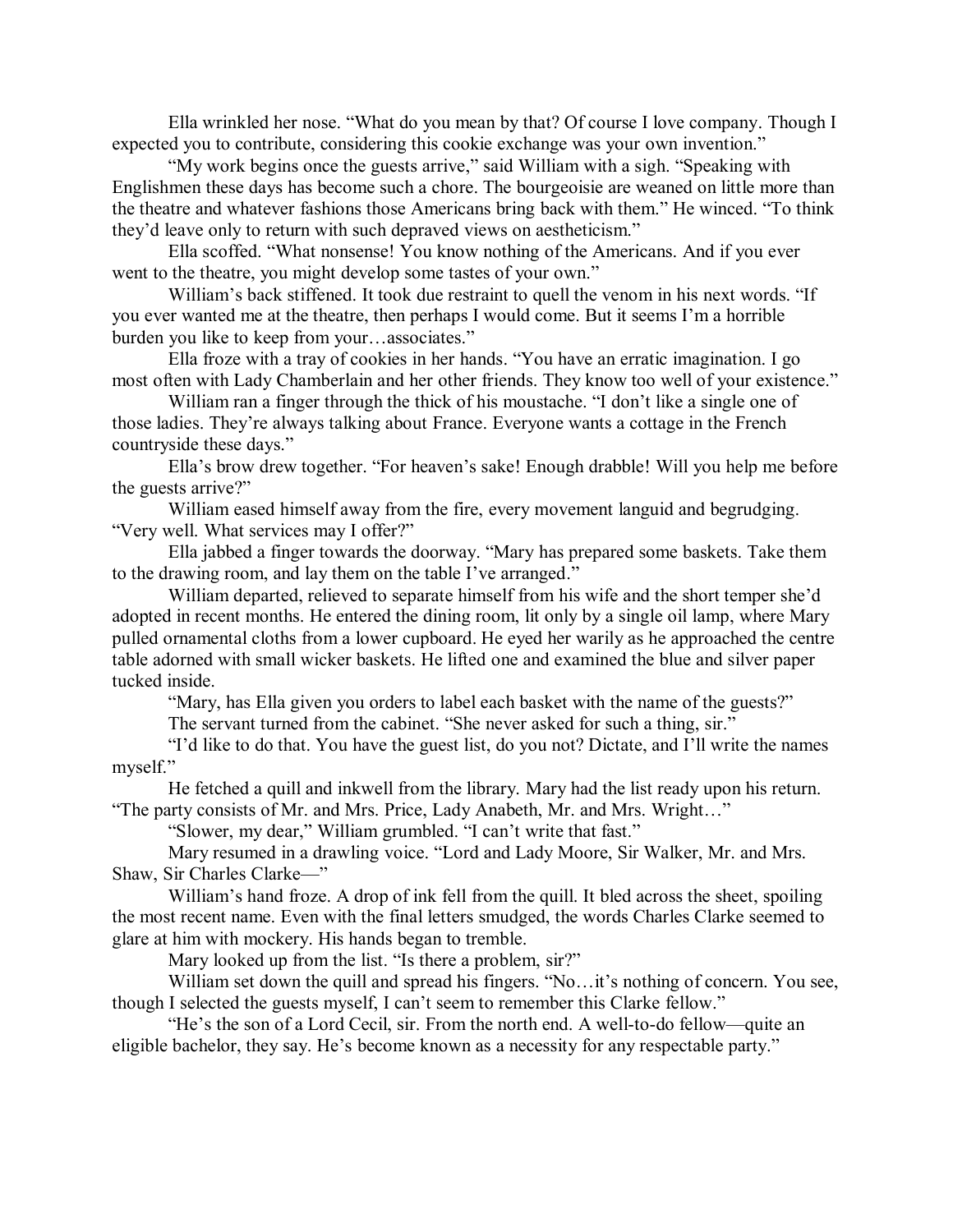"Which would mean he's a menace away from them." William took a long breath to calm himself. "Remember that, Mary. Men will only ever show their vices in front of an audience, in the absence of one, or become an activist if nobody cares either way."

Mary gave a terse nod. William crumpled the paper he had ruined and started anew, his mind now a fog. The name Charles Clarke rang in his ears. Only the tangible shrill of Ella's voice managed to distract him from thoughts of the 'eligible bachelor'.

"Mary!" she cried. "I hear some guests at the door!"

The servant dropped the guest list and raced for the entrance hall. Ella appeared in the dining room a moment later, her skin pale and her expression flustered. "Guests already! William, we should have written the invitations for eight rather than six."

She approached him and examined his work. An indignant groan escaped her lips.

"Good heavens, William! We only have twelve baskets! You could've done something more useful than scribble silly little nametags."

William threw the quill against the table. His composure suddenly eroded. "I can't seem to do anything without you disapproving, can I?"

Ella reeled backwards. "My word! You are incorrigible! Must you foul every gathering we host?"

"Is it I who's fouled things?" snapped William. "What about—"

"Enough!" cried Ella. "We can't bicker in front of guests. Will you please keep them entertained while I prepare myself?"

She stormed off without waiting for his consent. Muttering under his breath, William sulked towards the entrance hall to find Mary in company of the first guests, Lord and Lady Moore.

A beaming smile creased Lord Moore's pale lips as he shook William's hand. "Mr. Thompson, a pleasure! I heard rumours you'd fallen down a hole and disappeared. I'm glad to see they were nothing more than lies."

"If Englishmen preferred the truth," grumbled William, "they would've run out of conversation decades ago."

Lord Moore laughed in spite of William's acrid tone. "What a cynic you've become! And all the while, you conjure up this—what do you call it—ah yes, a cookie exchange."

Lady Moore produced a fanciful tin adorned with painted cherubs. "I forgot how long it had been since I last baked. I must say, it's a pleasant hobby, but I would never dismiss my cooks."

William offered a crooked smile. "If the cookies are well-received, perhaps you will reconsider."

Lady Moore waved a hand. "Unlikely! I don't care much for meaningless praise. But come! Show us in. Ella is here, I hope?"

"She'll join us momentarily." William escorted his guests upstairs to the drawing room as Lord Moore began a story that immediately lost William's attention. His mind had already drifted to more important thoughts as Mr. and Mrs. Price arrived shortly after, and became the sole target for Lord Moore's dreary tales.

An hour or so passed with the arrival of several more guests. Ella had come down from the boudoir, though she kept her distance from William, who had slunk to the corner of the room. She seemed to be in the brightest spirits as he watched her chat with Lady Anabeth.

Later on in the night, a figure appeared at the top of the stairs. Ella glanced over. An expression somewhere between terror and thrill lit her eyes. William followed her gaze. His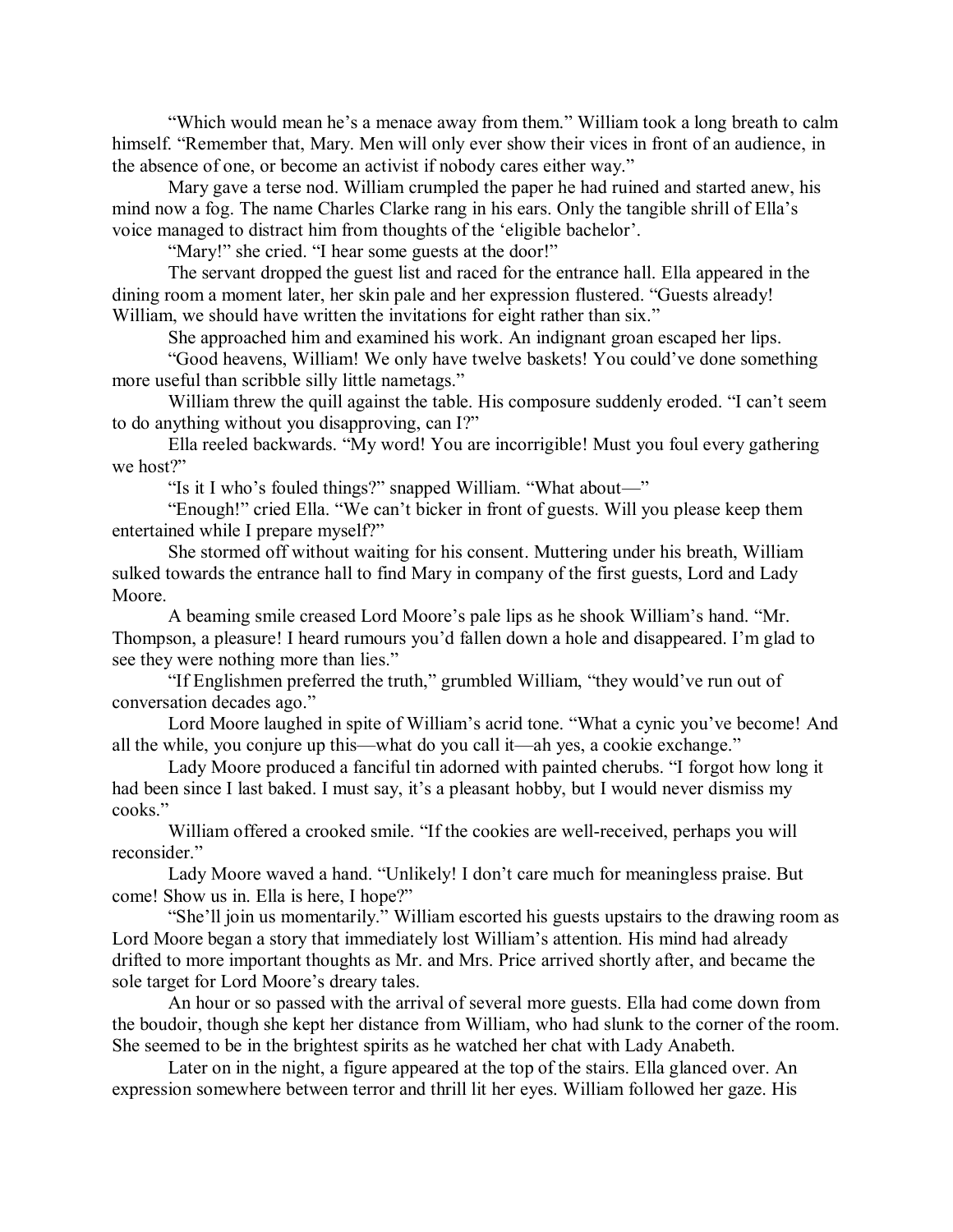blood cooled. A vehement hatred sprung up at the arrival of the eligible bachelor himself, Charles Clarke.

The man sauntered into the room with a lazy smile. He passed the crowd and steered straight for Ella and Lady Anabeth. Though William could tell she was trying to stay composed, Ella's behaviour transformed to that of a young woman who hadn't yet discovered the cruel realities of marriage.

Seeing the delight in her eyes filled William with reproach. He marched towards her, stomach churning as he forced calm, collected breaths through his nose. It wasn't until he stood directly in Charles's shadow that Ella took notice of him.

She moved a step away from the bachelor. "There you are," she said to William. "I thought you'd be with Mr. White. It's been so long since you've seen him last."

She spoke as if they'd never had a conflict before. Irked by the façade, William mumbled an unsavoury remark in a constrained tone.

Ella's face twisted. She gestured to Charles while taking another step away from him. "I was surprised to see Sir Clarke here. I didn't know you knew him."

"Everyone knows each other in this town," answered William. "If there were any anonymity, we'd be forced to evolve as a society. That would be very unlike us Englishmen."

Charles let out a laugh, one that annoyed William to no end. "A wonderful observation, Mr. Thompson! Allow me to formally greet you."

He held out his hand in offering. William accepted the pleasantry with a pungent reluctance. He detested the texture of the man's skin. His long, bony fingers irritated him, almost as much as the shrewd face, which he couldn't find the strength to look at. Eyes fixed on his feet, he shook with an iron grip, fighting the urge to crack every bone in the man's hand.

The handshake went on long enough to make Charles, Ella, and Lady Anabeth all uncomfortable. Once William had finally let go, Charles gave a nervous chuckle then hid his hands behind his back.

"You must explain that theory sometime, Mr. Thompson—how we keep ourselves from evolving. I have a box at the Gossendow Theatre. Merely send me a letter, and I'll make sure there's a seat open for you. We'll philosophize between acts."

William answered with a stiff jaw. "I'd be humbled to attend." He turned to his wife. "Shall we begin with the cookie exchange soon? It's getting rather late. We mustn't keep our guests too long."

Ella nodded. "Wonderful idea, my dear. You brought the baskets up like I asked, correct?"

William paused. He bowed his head in a repentant manner. "I seem to have forgotten them in the dining room. Allow me to fetch them quick, then we can start."

He hurried down the stairs. His heart pounded against his chest, and it felt as if thorns prodded his stomach. He kept glancing over his shoulder, afraid someone might be following him. "Mary!" he cried. "Come quick!"

The servant came huffing to his side. William scooped half the baskets off the table and placed them in her arms. "Will you please bring these to the drawing room? And act subtle. They were supposed to be there before the guests arrived."

Mary obeyed without a word. Once she had left, William shut himself in the dining room. He took the oil lamp to a far cupboard, one used so seldom, a layer of dust had gathered atop the surface. He waited a moment, listening with tensed nerves for any footsteps. When it appeared certain nobody would interrupt, he pulled open a tiny drawer and unfolded a collection of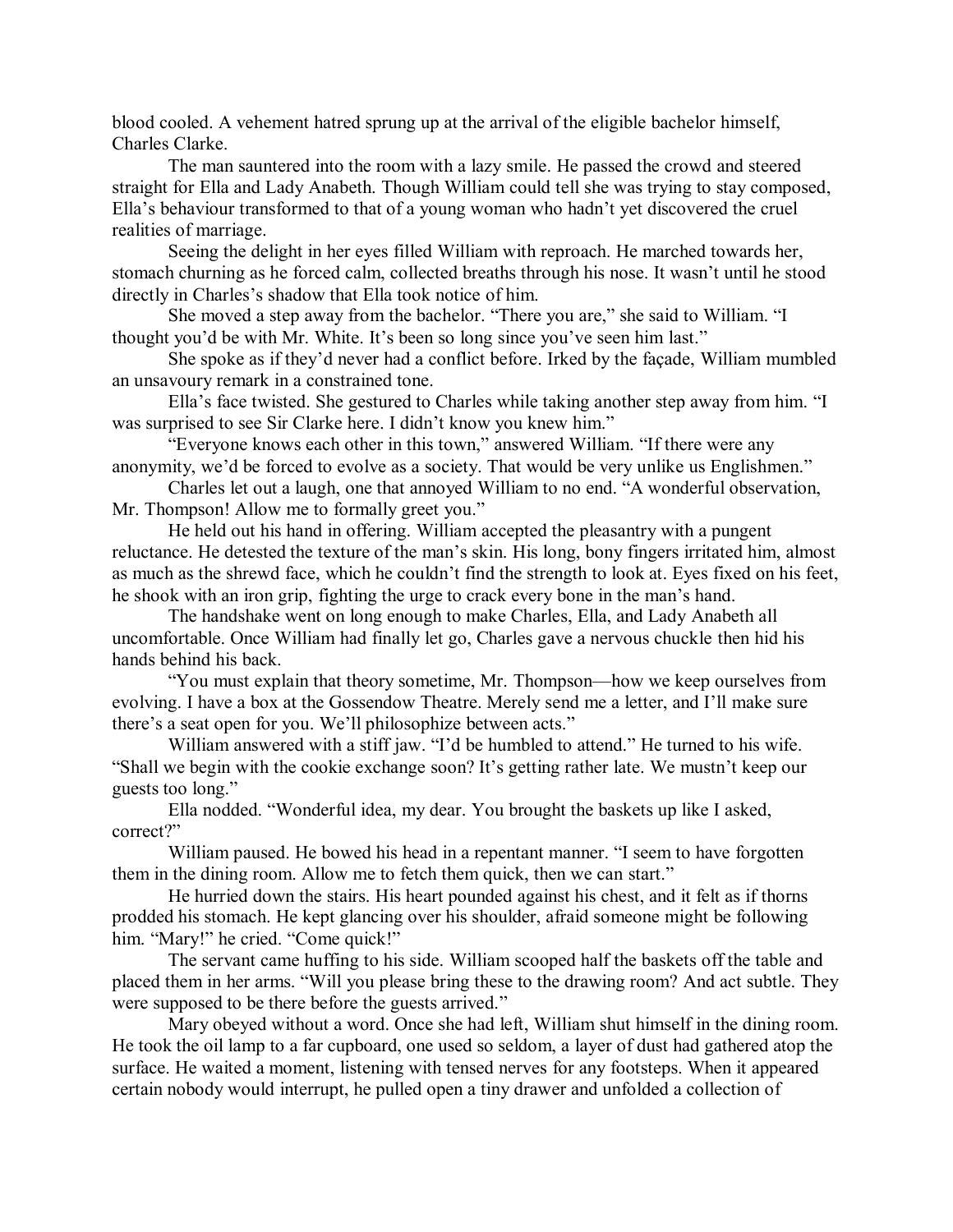napkins. Wrapped inside were a half-dozen cookies, identical to the ones Ella had baked this afternoon.

A chill ran down his spine. With unsteady fingers, he took the cookies and placed them in the basket reserved for Charles Clarke, all while a sharp guilt bombarded his conscience. It almost convinced him to crush the cookies and throw them away, but he thought of the recent nights spent alone at home while Ella continued to attend the theatre without him.

*A box at the Gossendow Theatre…*

His cheeks burned. He nearly pounded the table with his fist, but caught himself in time. *Don't idle. You'll raise suspicion.*

He threw the rest of the baskets together, making sure to keep Charles's hidden at the bottom. Rushing upstairs, he found Mary alone at the table, arranging the baskets and filling them with cookies. He whisked her away with a flick of the wrist. "No need to bother yourself, my dear. Allow me to finish."

His voice quivered with each word, but Mary didn't seem to notice. As she departed, he scrambled to fill the rest of the baskets. Nausea plagued him. A bead of sweat trickled down his forehead. He distributed Ella's cookies first, mixing them in Charles's basket with the identical batch he had baked himself.

Next, he divided the cookies Lord and Lady Moore had brought. He moved on to Lady Anabeth's, then Mr. and Mrs. Price's, when a voice startled him from behind. "What are you doing?"

William whirled about. He met the curious, azure eyes of Timothy White. "Is something the matter?" his friend asked. "You look dreadful. Are you running a fever?"

William rested his hands on the edge of the table to keep them from shaking. "No, I'm quite all right. I'm only flustered. I forgot to arrange the baskets after promising Ella I would do so."

Timothy waved a hand. "Let your servant girl finish. Come join a few of us in the smoking room instead. Sir Walker has been dying to speak to you all night."

William scanned the table. Though he was only half-finished, his cookies were indiscernible among the mound he'd stuffed into Charles's basket. Nobody would touch them tonight.

"Very well," he said, somewhat remorsefully. "I wouldn't mind a cigarette."

He made an awkward show of himself in the smoking room. Conversation seemed a foreign concept as the other men discussed politics, science, and literature. His troubled mind yearned so desperately for the party to end, by the time people began shuffling for the exit, his temples were throbbing. He felt weak, exhausted, and ravaged with anxiety. Guilt plagued him.

Once the final visitor had bid farewell, he bolted the front door and let out a long sigh. "Thank heavens this night is over with!"

Ella, who had escorted the guests with him, crossed her arms. Her lips formed a grimace. "I quite agree. I think this will be the last time I allow you to devise a party like this."

William was too tired to argue. He brushed past his wife without a word.

"Just a moment," she demanded. "Where are you going?"

William didn't answer. He turned to the library and shut himself in. Taking a book from the nearest shelf, he flung himself onto a sofa and submerged himself in a story with the hope of staying distracted.